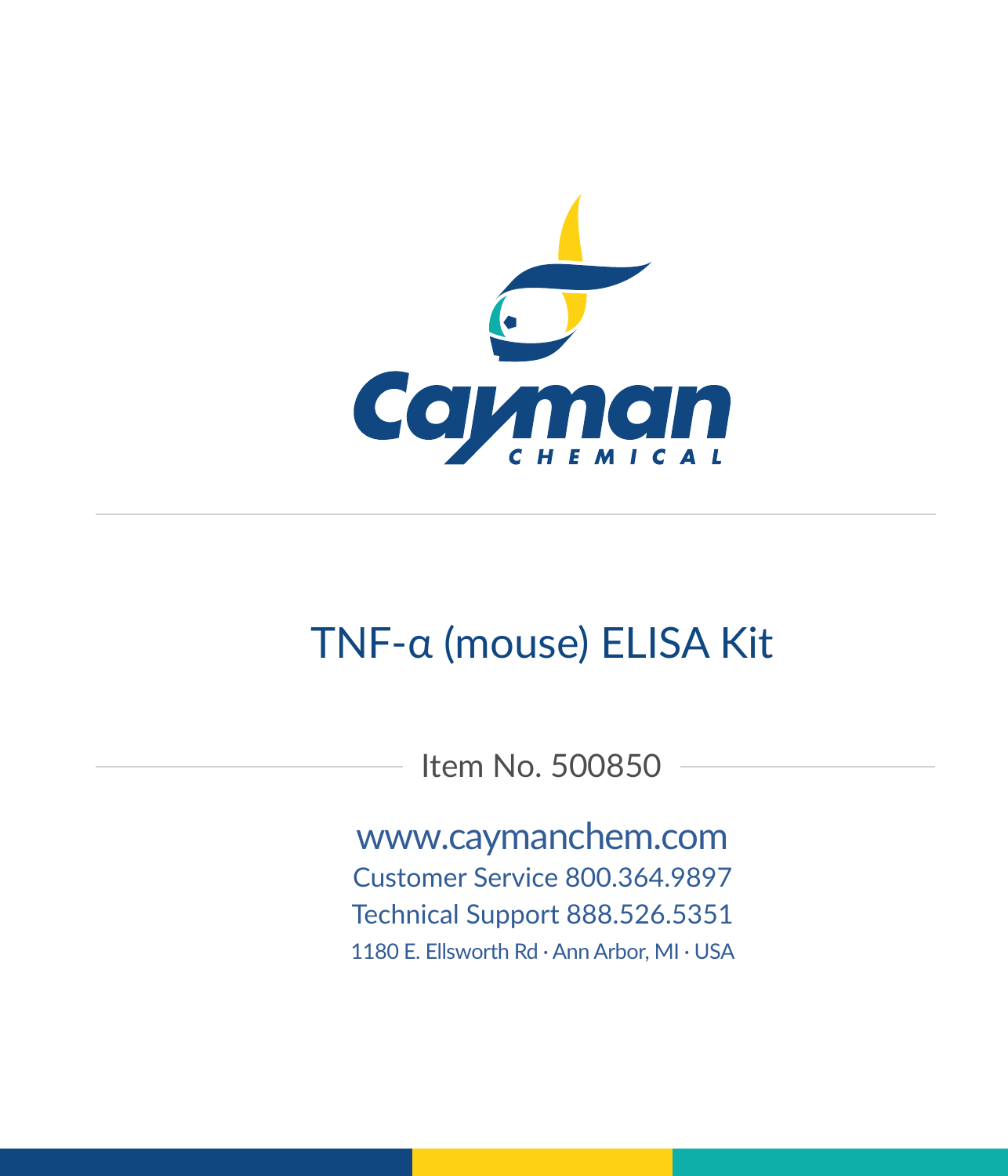## **TABLE OF CONTENTS**

| <b>GENERAL INFORMATION</b>   | <b>Materials Supplied</b><br>3                 |
|------------------------------|------------------------------------------------|
|                              | 3<br><b>Safety Data</b>                        |
|                              | <b>Precautions</b><br>4                        |
|                              | <b>If You Have Problems</b><br>4               |
|                              | 4<br><b>Storage and Stability</b>              |
|                              | Materials Needed but Not Supplied<br>4         |
| <b>INTRODUCTION</b>          | 5<br><b>Background</b>                         |
|                              | 5<br><b>About This Assay</b>                   |
|                              | <b>Description of Immunometric ELISAs</b><br>6 |
|                              | 8<br><b>Definition of Key Terms</b>            |
| <b>PRE-ASSAY PREPARATION</b> | <b>Buffer Preparation</b><br>9                 |
|                              | 9<br><b>Sample Preparation</b>                 |
| <b>ASSAY PROTOCOL</b>        | 10 Preparation of Assay-Specific Reagents      |
|                              | 12 Plate Set Up                                |
|                              | 13 Performing the Assay                        |
| <b>ANALYSIS</b>              | 15 Calculations                                |
|                              | 16 Performance Characteristics                 |
| <b>RESOURCES</b>             | 20 Troubleshooting                             |
|                              | 21 References                                  |
|                              | 22 Plate Template                              |
|                              | 23 Notes                                       |

**23 Warranty and Limitation of Remedy**

## **GENERAL INFORMATION**

## **Materials Supplied**

| <b>Item Number</b> | <b>Item</b>                            | 96 wells Quantity/Size |
|--------------------|----------------------------------------|------------------------|
| 400852             | Anti-TNF-α (mouse) ELISA Strip Plate   | 1 plate                |
| 400850             | Anti-TNF-α (mouse) Biotin Conjugate    | 1 vial/100 dtn         |
| 400854             | TNF-a (mouse) ELISA Standard           | 2 vials/ $2.5$ ng      |
| 400853             | TNF-a Streptavidin-HRP                 | $2$ vials/1.5 ml       |
| 400054             | Immunoassay Buffer B Concentrate (10X) | $2$ vials/10 ml        |
| 400035             | Polysorbate 20                         | $1$ vial/ $3$ ml       |
| 400012             | 96-Well Cover Sheet                    | 1 cover                |
| 400074             | <b>TMB Substrate Solution</b>          | $1$ vial/ $12$ ml      |
| 400062             | Wash Buffer Concentrate (400X)         | $1$ vial/ $5$ ml       |
| 10011355           | <b>HRP Stop Solution</b>               | $1$ vial/ $12$ ml      |

If any of the items listed above are damaged or missing, please contact our Customer Service department at (800) 364-9897 or (734) 971-3335. We cannot accept any returns without prior authorization.



WARNING: THIS PRODUCT IS FOR RESEARCH ONLY - NOT FOR<br>HUMAN OR VETERINARY DIAGNOSTIC OR THERAPEUTIC USE. HUMAN OR VETERINARY DIAGNOSTIC OR THERAPEUTIC USE.

## **Safety Data**

This material should be considered hazardous until further information becomes available. Do not ingest, inhale, get in eyes, on skin, or on clothing. Wash thoroughly after handling. Before use, the user must review the complete Safety Data Sheet, which has been sent *via* email to your institution.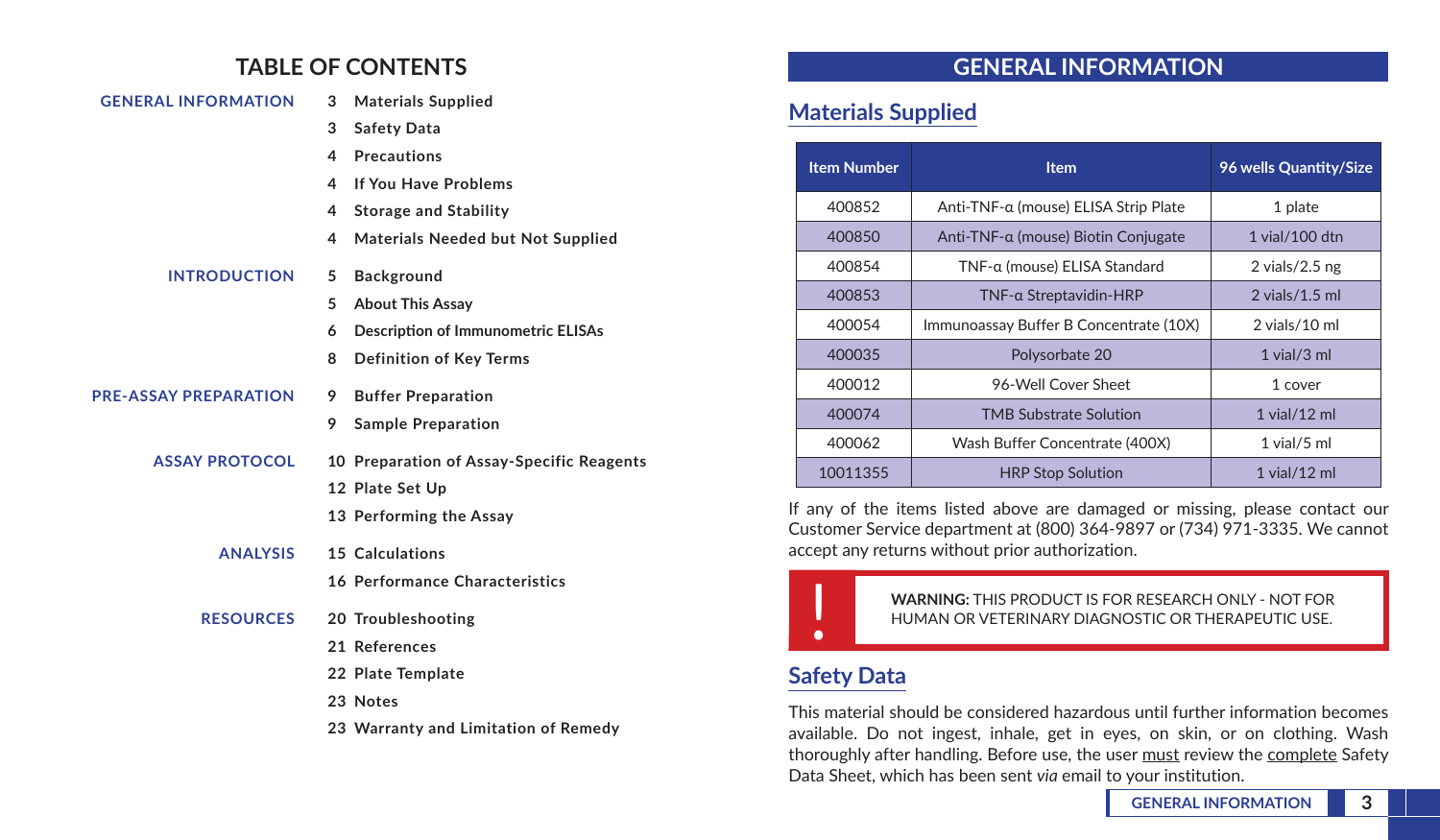#### **Precautions**

#### **Please read these instructions carefully before beginning this assay.**

The reagents in this kit have been tested and formulated to work exclusively with Cayman's TNF-α (mouse) ELISA Kit. This kit may not perform as described if any reagent or procedure is replaced or modified. The Stop Solution provided with this kit is an acid solution. Please wear appropriate personal protection equipment (*e.g.*, safety glasses, gloves, and lab-coat) when using this material.

### **If You Have Problems**

#### **Technical Service Contact Information**

| Phone:  | 888-526-5351 (USA and Canada only) or 734-975-3888 |
|---------|----------------------------------------------------|
| Fax:    | 734-971-3641                                       |
| E-Mail: | techserv@caymanchem.com                            |
| Hours:  | M-F 8:00 AM to 5:30 PM EST                         |

In order for our staff to assist you quickly and efficiently, please be ready to supply the lot number of the kit (found on the outside of the box).

### **Storage and Stability**

This kit will perform as specified if stored as directed at 4°C and used before the expiration date indicated on the outside of the box.

### **Materials Needed But Not Supplied**

- 1. A plate reader capable of measuring absorbance at 450 nm
- 2. Adjustable pipettes and a repeating pipettor
- 3. A source of pure water; glass distilled water or deionized water is acceptable
- 4. Materials used for **Sample Preparation** (see page 9)

### **INTRODUCTION**

## **Background**

Tumor necrosis factor-α (TNF-α) is a 17 kDa polypeptide produced primarily by activated monocytes and macrophages. This polypeptide mediates many immune and inflammatory responses, including activation and differentiation of monocytes and macrophages, expression of MHC class I and II, and expression of adhesion molecules on endothelial cells.<sup>1-3</sup> TNF- $\alpha$  is considered to be the primary mediator in many inflammatory conditions including toxic shock and sepsis.<sup>4,5</sup>

### **About This Assay**

Cayman's TNF-α (mouse) ELISA Kit is an immunometric (*i.e.*, sandwich) ELISA that permits TNF-α measurements within the range of 15.6-500 pg/ml, typically with a limit of quantification of 15.6 pg/ml.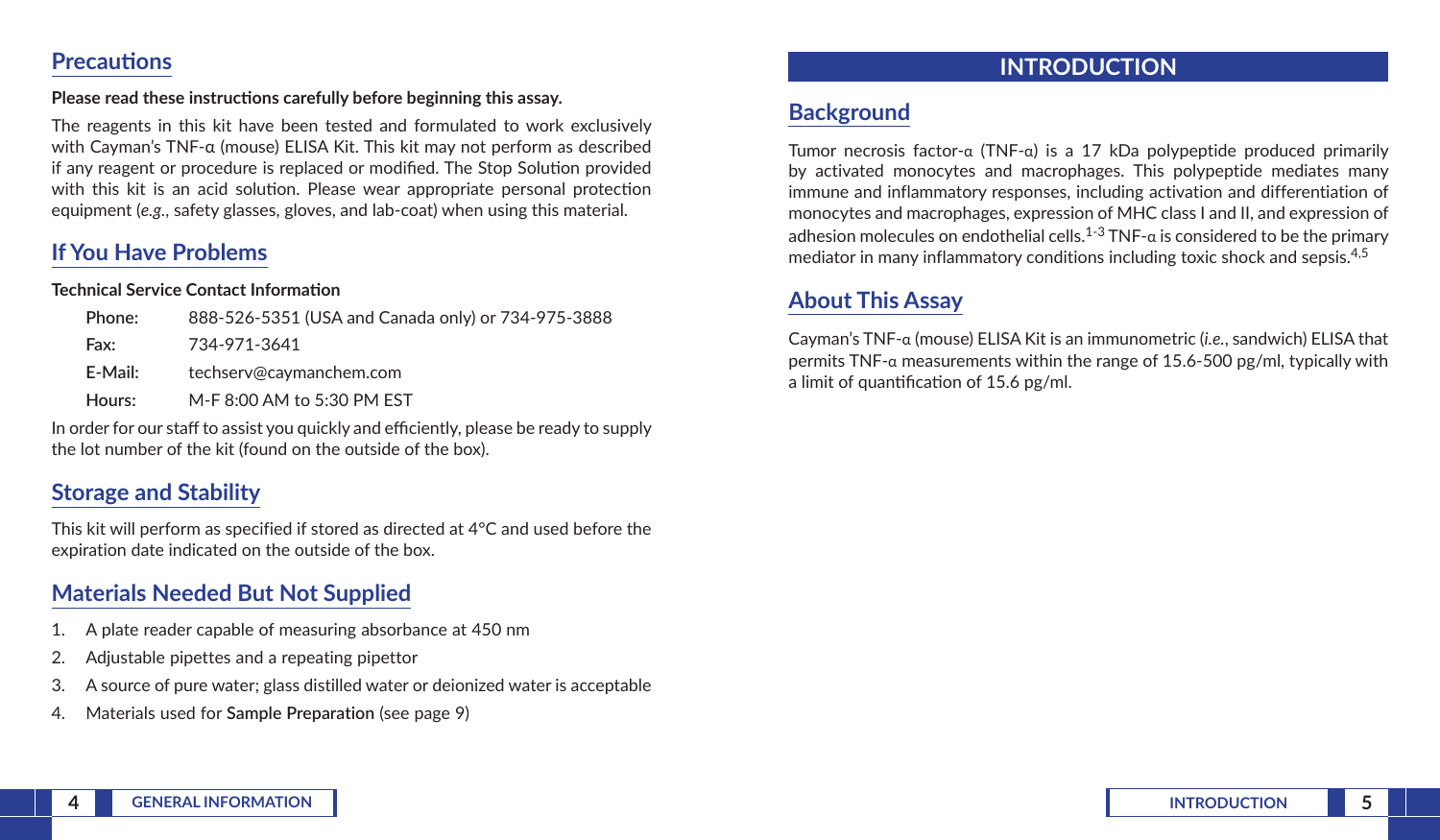### **Description of Immunometric ELISAs**

This immunometric assay is based on a double-antibody 'sandwich' technique. Each well of the microwell plate supplied with the kit has been coated with a rat monoclonal antibody specific for mouse TNF-α. This antibody will bind any TNF-α introduced into the well. Standards or biological test samples are incubated on the antibody-coated plate, and the plate is then rinsed before addition of a second, non-overlapping biotin-conjugated rat monoclonal antibody specific for mouse TNF-α that is used to detect the captured TNF-α. HRP-conjugated streptavidin is used to recognize the 'sandwiches'. The concentration of the TNF-α is determined by measuring the enzymatic activity of HRP using the chromogenic substrate TMB (3,3',5,5'-tetramethylbenzidine). After a sufficient period of time, the reaction is stopped with acid, forming a product with a distinct yellow color that can be measured at 450 nm. The intensity of this color, determined spectrophotometrically, is directly proportional to the amount of bound HRP-streptavidin conjugate, which in turn is proportional to the concentration of the TNF-α.

**Absorbance** ∝ **[HRP-streptavidin]** ∝ **[Total TNF-α]**

A schematic description of the assay is shown in Figure 1, on page 7.



the capture an
body and blocked with a proprietary formulation of proteins.



1. Incubate with standard or sample.









antibody.



Wash to remove all unbound reagents. Develop the well with TMD.

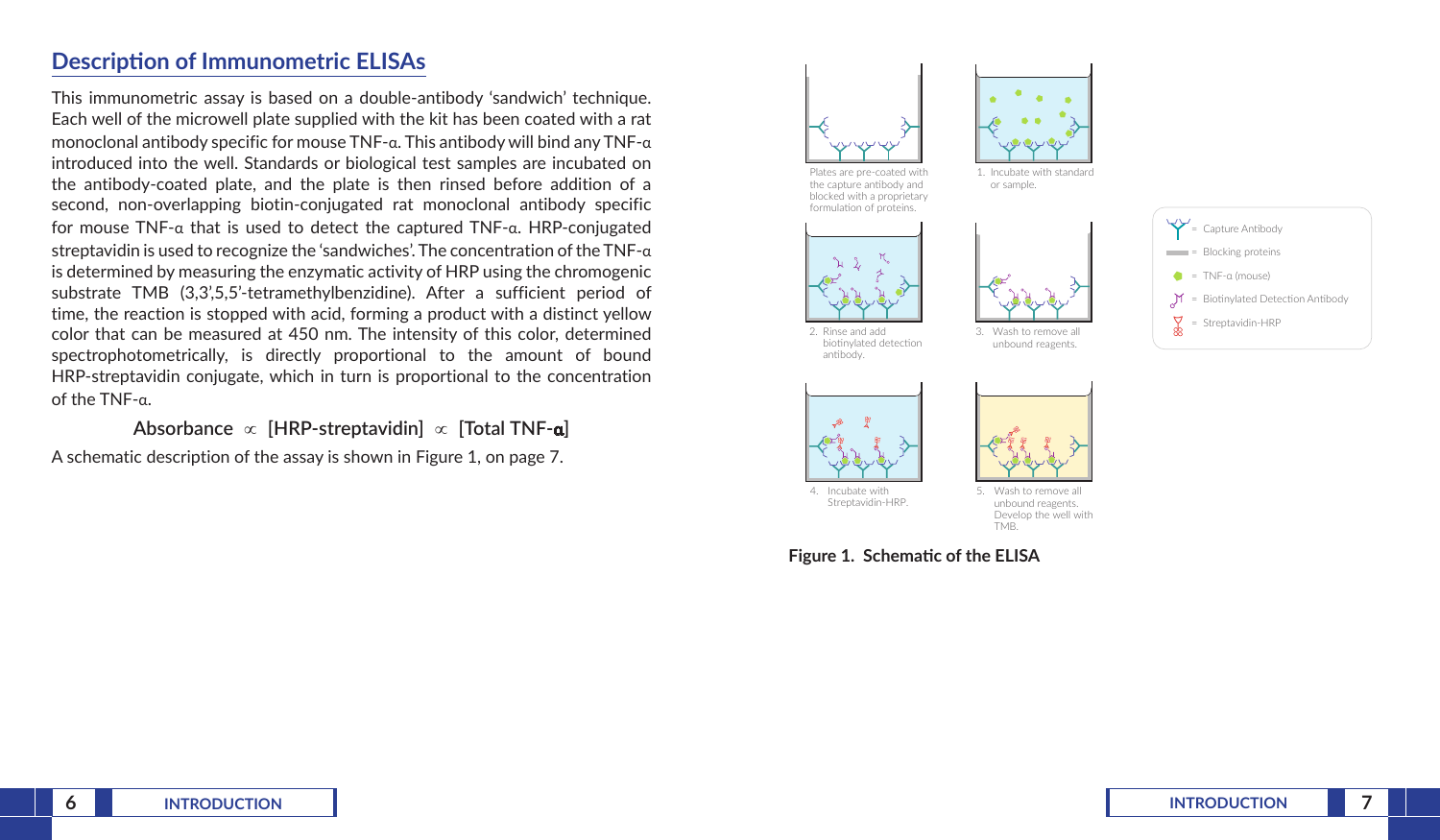### **Definition of Key Terms**

**Standard Curve:** a plot of the absorbance values *versus* concentration of a series of wells containing various known amounts of free analyte.

**Dtn:** determination, where one dtn is the amount of reagent used per well.

**Cross Reactivity:** numerical representation of the relative reactivity of this assay towards structurally related molecules as compared to the primary analyte of interest. Biomolecules that possess similar epitopes to the analyte can compete with the assay tracer for binding to the primary antibody. Substances that are superior to the analyte in displacing the tracer result in a cross reactivity that is greater than 100%. Substances that are inferior to the primary analyte in displacing the tracer result in a cross reactivity that is less than 100%. Cross reactivity is calculated by comparing the mid-point (50%  $B/B<sub>o</sub>$ ) value of the tested molecule to the mid-point (50%  $B/B<sub>o</sub>$ ) value of the primary analyte when each is measured in assay buffer using the following formula:

% Cross Reactivity = 
$$
\left[\frac{50\% B/B_0 \text{ value for the primary analytic}}{50\% B/B_0 \text{ value for the potential cross reactant}}\right] \times 100\%
$$

### **PRE-ASSAY PREPARATION**

## **Buffer Preparation**

*Store all buffers at 4°C; they will be stable for about two months.*

**1. Assay Buffer Preparation**

Dilute the contents of each vial of Immunoassay Buffer B Concentrate (10X) (Item No. 400054) with 90 ml of deionized water. Be certain to rinse the vial to remove any salts that may have precipitated. *NOTE: It is normal for the concentrated buffer to contain crystalline salts after thawing. These will completely dissolve upon dilution with water.*

#### **2. Wash Buffer Preparation**

**5 ml vial wash buffer (96-well kit; Item No. 400062):** Dilute to a total volume of 2 liters with deionized water and add 1 ml of Polysorbate 20 (Item No. 400035).

*NOTE: Polysorbate 20 is a viscous liquid and cannot be measured by a regular pipette. A positive displacement pipette or a syringe should be used to deliver small quantities accurately.* 

## **Sample Preparation**

In general, most samples can be assayed with no prior purification. However, components of mouse plasma and mouse serum interfere with the sensitivity of this assay. It is recommended that plasma and serum samples be diluted 1:50 (2% final plasma or serum concentration) prior to testing to eliminate interference. Alternatively, if plasma or serum samples cannot be diluted at least 1:50, it is recommended that the TNF-α standard be diluted in the same matrix (normal mouse plasma or serum), and at the same concentration (*e.g.*, 10%) as the test sample.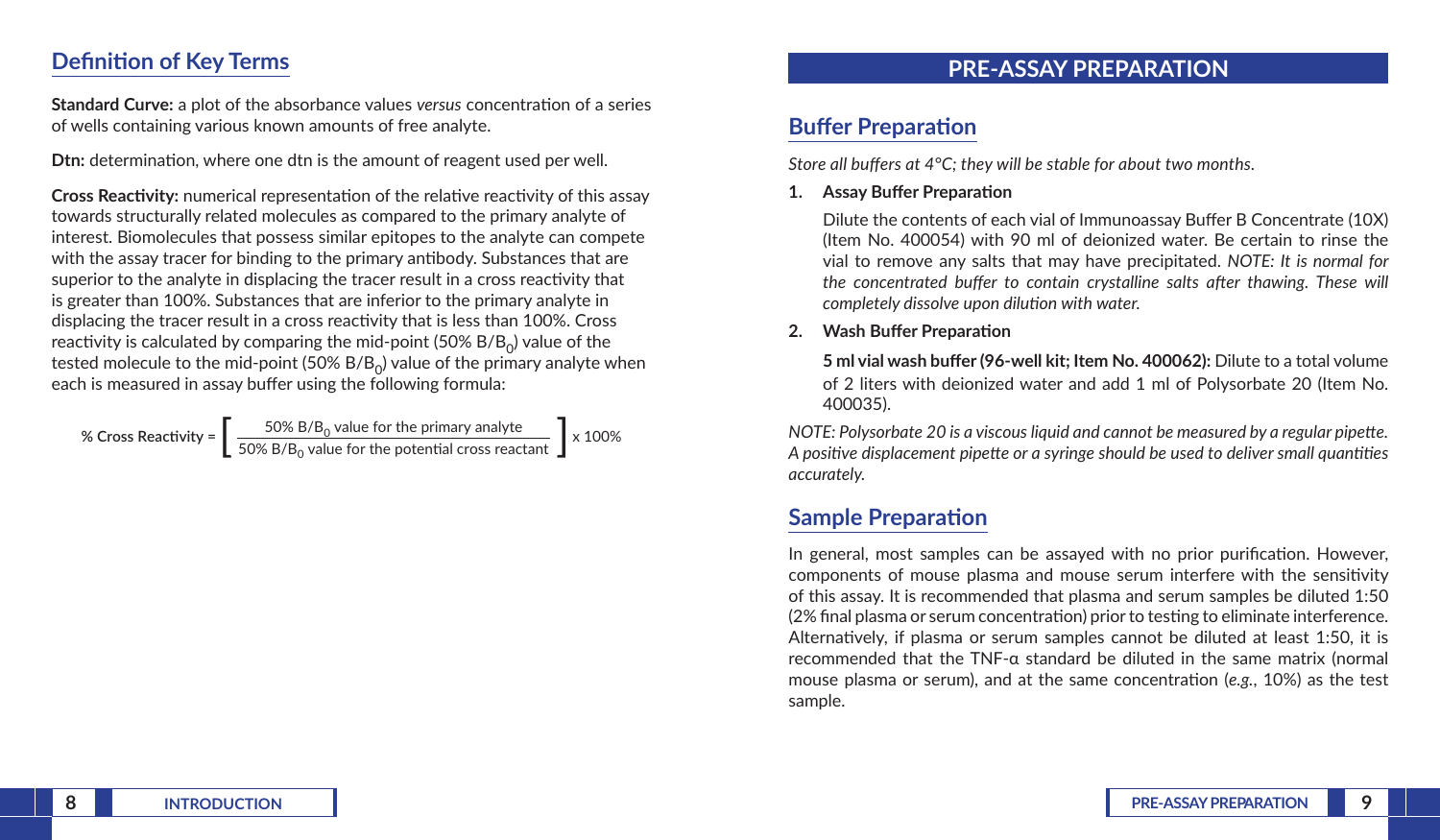### **ASSAY PROTOCOL**

## **Preparation of Assay-Specific Reagents**

#### **TNF-α (mouse) ELISA Standard**

Reconstitute the lyophilized TNF-α (mouse) ELISA Standard (Item No. 400854) with 0.5 ml of Assay Buffer. Mix gently. The concentration of this solution (the bulk standard) is 5 ng/ml. The reconstituted standard is not stable and should be used immediately. Two vials of lyophilized standard have been provided for use on different days, if necessary.

To prepare the standard for use in the ELISA: Obtain eight clean test tubes or plastic microfuge tubes and label them #1 through #8. Aliquot 450 μl of Assay Buffer into tube #1, and 250 μl of Assay Buffer into tubes #2-8. Transfer 50 µl of freshly prepared stock standard (5 ng/ml) to tube #1. Mix gently. Serially dilute the standard by removing 250 μl from tube #1 and placing into tube #2. Mix gently. Next, remove 250 μl from tube #2 and place into tube #3; mix gently. Repeat this process for tubes  $#4-7$ . Do not add any TNF- $\alpha$  to tube  $#8$ . This tube is the zero-point, the lowest point on the standard curve.



#### **Figure 3. Preparation of the TNF-α (mouse) standards**

#### **Anti-TNF-α (mouse) Biotin Conjugate**

Reconstitute the lyophilized Anti-TNF-α (mouse) Biotin Conjugate (Item No. 400850) with 12.0 ml of Assay Buffer. Mix gently. The reconstituted conjugate is stable for two weeks at 4°C.

#### **TNF-α Streptavidin-HRP**

This reagent is supplied as a concentrated (10X) stock solution of streptavidin conjugated to HRP. On the day of the assay, prepare a working solution by adding 1.2 ml of the streptavidin-HRP (Item No. 400853) to 10.8 ml Assay Buffer (12 ml total). This working solution is stable for 24 hours at 4°C, protected from light. In the event that two or more experiments are performed with this kit more than 24 hours apart, two vials of stock solution has been provided to produce additional 12 ml of the working solution.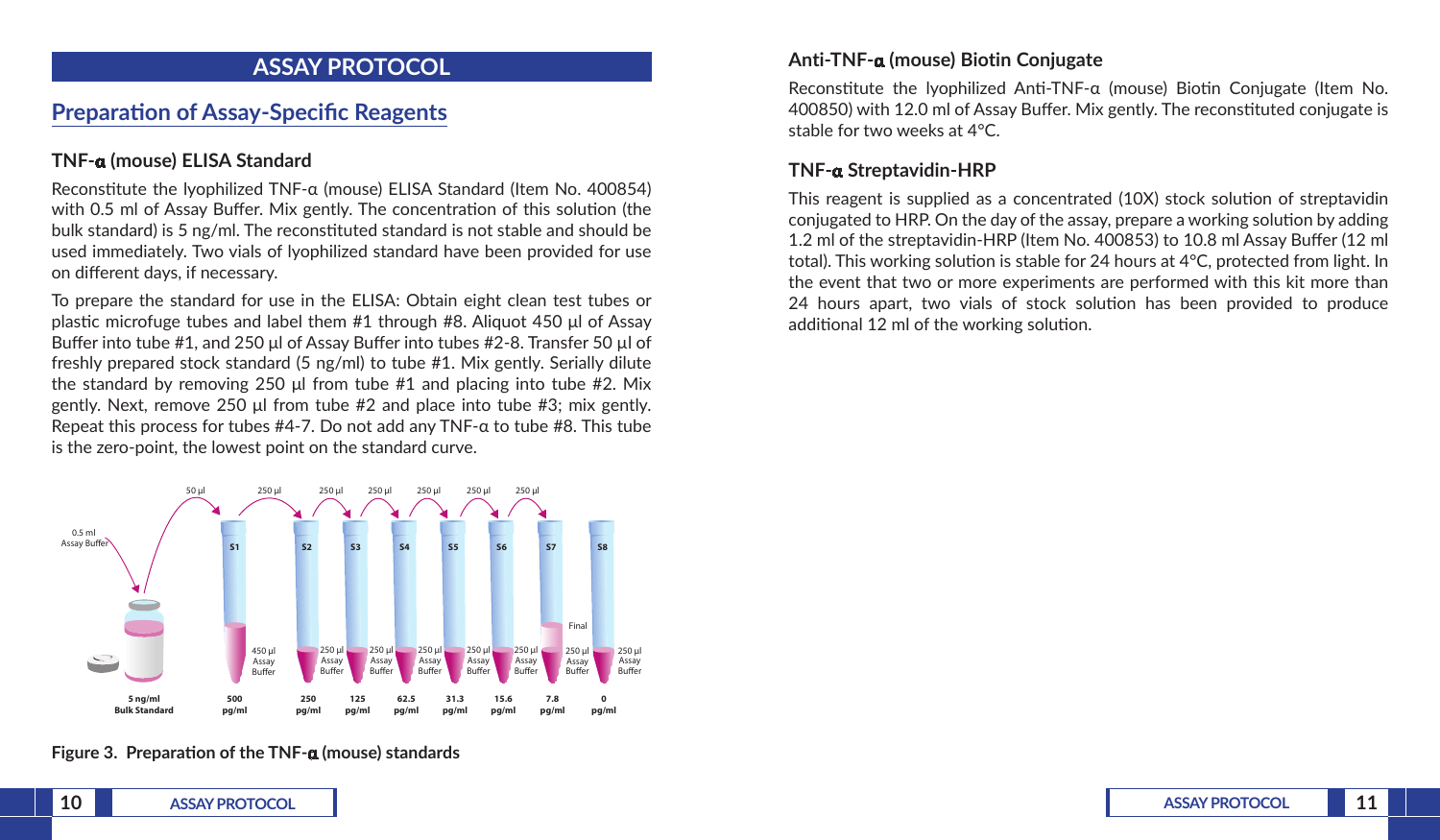## **Plate Set Up**

The 96-well plate(s) included with this kit is supplied ready to use. It is not necessary to rinse the plate(s) prior to adding the reagents. *NOTE: If you do not need to use all the strips at once, place the unused strips back in the plate packet and store at 2-4°C. Be sure the packet is sealed with the desiccant inside.*

Each plate or set of strips must contain an eight point standard curve run in duplicate. *NOTE: Each assay must contain this minimum configuration in order to ensure accurate and reproducible results.* Each sample should be assayed at a minimum of two dilutions and each dilution should be assayed in duplicate. For statistical purposes, we recommend assaying samples in triplicate.

A suggested plate format is shown in Figure 4, below. The user may vary the location and type of wells present as necessary for each particular experiment. The plate format provided below has been designed to allow for easy data analysis using a convenient spreadsheet offered by Cayman (see **Analysis**, page 15, for more details). We suggest you record the contents of each well on the template sheet provided (see page 22).



**Figure 4. Sample plate format**

## **Performing the Assay**

#### **Pipetting Hints**

- Use different tips to pipette the standard, sample, and detection antibody.
- Before pipetting each reagent, equilibrate the pipette tip in that reagent (*i.e.*, slowly fill the tip and gently expel the contents, repeat several times).
- Do not expose the pipette tip to the reagent(s) already in the well.

#### **Addition of Standards and Samples and First Incubation**

- 1. Add 100 μl of the standards or diluted sample to the appropriate wells on the plate. Each sample should be assayed in duplicate, triplicate recommended.
- 2. Cover the plate with a 96-well cover sheet (Item No. 400012). Incubate for two hours at room temperature on an orbital shaker.

#### **Addition of Anti-TNF-α (mouse) Biotin Conjugate and Second Incubation**

- 1. Empty the wells and rinse four times with wash buffer. Each well should be completely filled with wash buffer during each wash. Invert the plate between wash steps to empty the fluid from the wells. After the last wash, gently tap the inverted plate on absorbent paper to remove the residual wash buffer.
- 2. Add 100 μl of the reconstituted Anti-TNF-α (mouse) Biotin Conjugate to each well of the plate.
- 3. Cover the plate with a 96-well cover sheet and incubate for one hour at room temperature on an orbital shaker.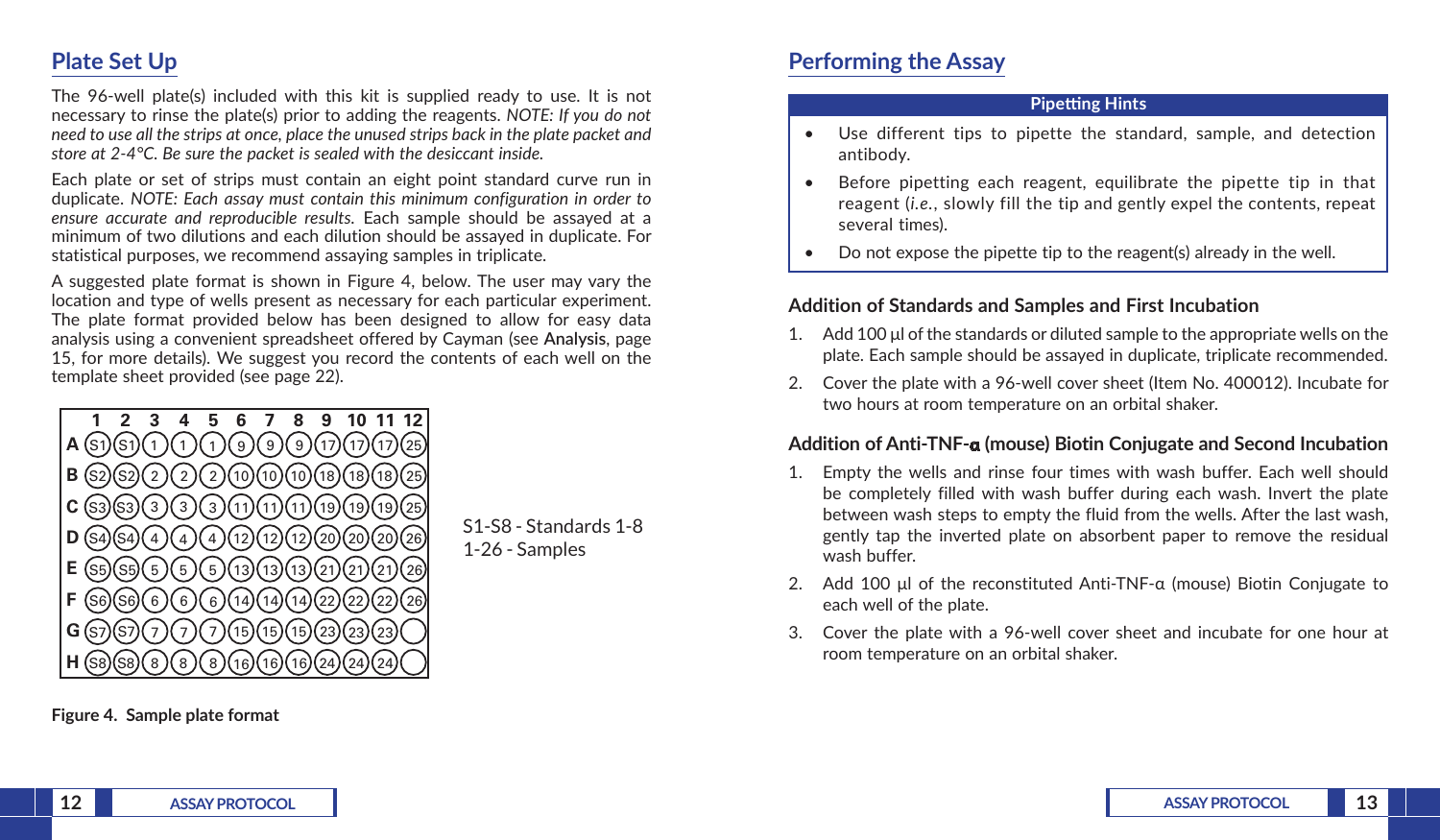#### **Addition of Streptavidin-HRP and Third Incubation**

- 1. Empty the wells and rinse four times with wash buffer as described above.
- 2. Add 100 μl of the streptavidin-HRP working solution to each well of the plate.
- 3. Cover the plate with a 96-well cover sheet and incubate for 30 minutes at room temperature on an orbital shaker.

#### **Development of the Plate**

- 1. Empty the wells and rinse four times with wash buffer as described above.
- 2. Add 100 μl of TMB Substrate Solution (Item No. 400072) to each well of the plate.
- 3. Cover the plate with a 96-well cover sheet and incubate for 30 minutes at room temperature in the dark.
- 4. DO NOT WASH THE PLATE. Add 100 μl of HRP Stop Solution (Item No. 10011355) to each well of the plate. Blue wells should turn yellow and colorless wells should remain colorless. *NOTE: The stop solution in this kit contains an acid. Wear appropriate protection and use caution when handling this solution.*

#### **Reading the Plate**

- 1. Wipe the bottom of the plate with a clean tissue to remove fingerprints, dirt, etc.
- 2. Read the plate at a wavelength of 450 nm.

### **ANALYSIS**

Many plate readers come with data reduction software that plots data automatically. Alternatively a spreadsheet program can be used. *NOTE: Cayman has a computer spreadsheet available for data analysis. Please contact Technical Service or visit our website (www.caymanchem.com/analysis/immuno) to obtain a free copy of this convenient data analysis tool.* 

## **Calculations**

#### **Plotting the Standard Curve and Determining the Sample Concentration**

Using computer reduction software, plot absorbance (linear y-axis) *versus*  concentration (linear x-axis) for standards (S1-S8) and fit the data with a quadratic equation. Using the equation of the line, calculate the concentration of TNF-α in each sample.

## **Performance Characteristics**

### **Sensitivity:**

The minimum detectable concentration is 15.6 pg/ml.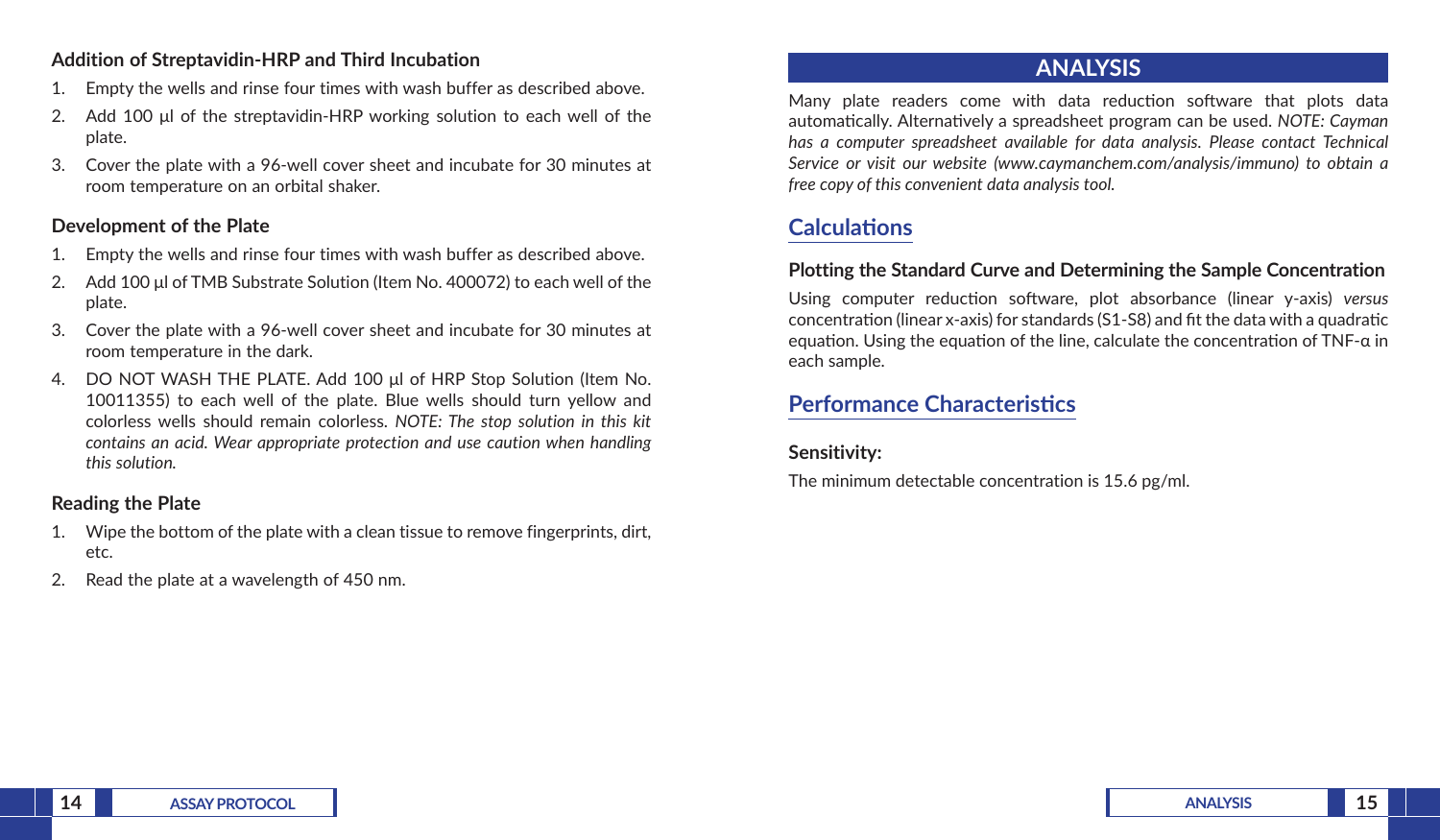#### **Sample Data**

The standard curve presented here is an example of the data typically produced with this kit; however, your results will not be identical to these. You must run a new standard curve. Do not use the data below to determine the values of your samples. Your results could differ substantially. Development of the plate for 30 minutes typically results in an absorbance of 1.0 O.D. units or higher for the 500 pg/ml standard.

| TNF- $\alpha$ (pg/ml) | Absorbance |       |
|-----------------------|------------|-------|
| 500                   | 1.477      | 1.498 |
| 250                   | 0.758      | 0.846 |
| 125                   | 0.410      | 0.496 |
| 62.5                  | 0.214      | 0.223 |
| 31.3                  | 0.133      | 0.153 |
| 15.6                  | 0.080      | 0.098 |
| 7.8                   | 0.041      | 0.071 |
| $\overline{0}$        | 0.029      | 0.022 |

**Table 2. Typical results**



standard concentration in which O.D. – (1.64 x S.D.) is higher than the blank value of  $O.D. + (1.64 \times S.D.)$ . The standard was diluted with Assay Buffer.

**TNF-**α **(mouse) Standard curve TNF-**α **(mouse) Intra-assay variation TNF-**α **(mouse) Inter-assay variation**

**Figure 5. Typical standard curve**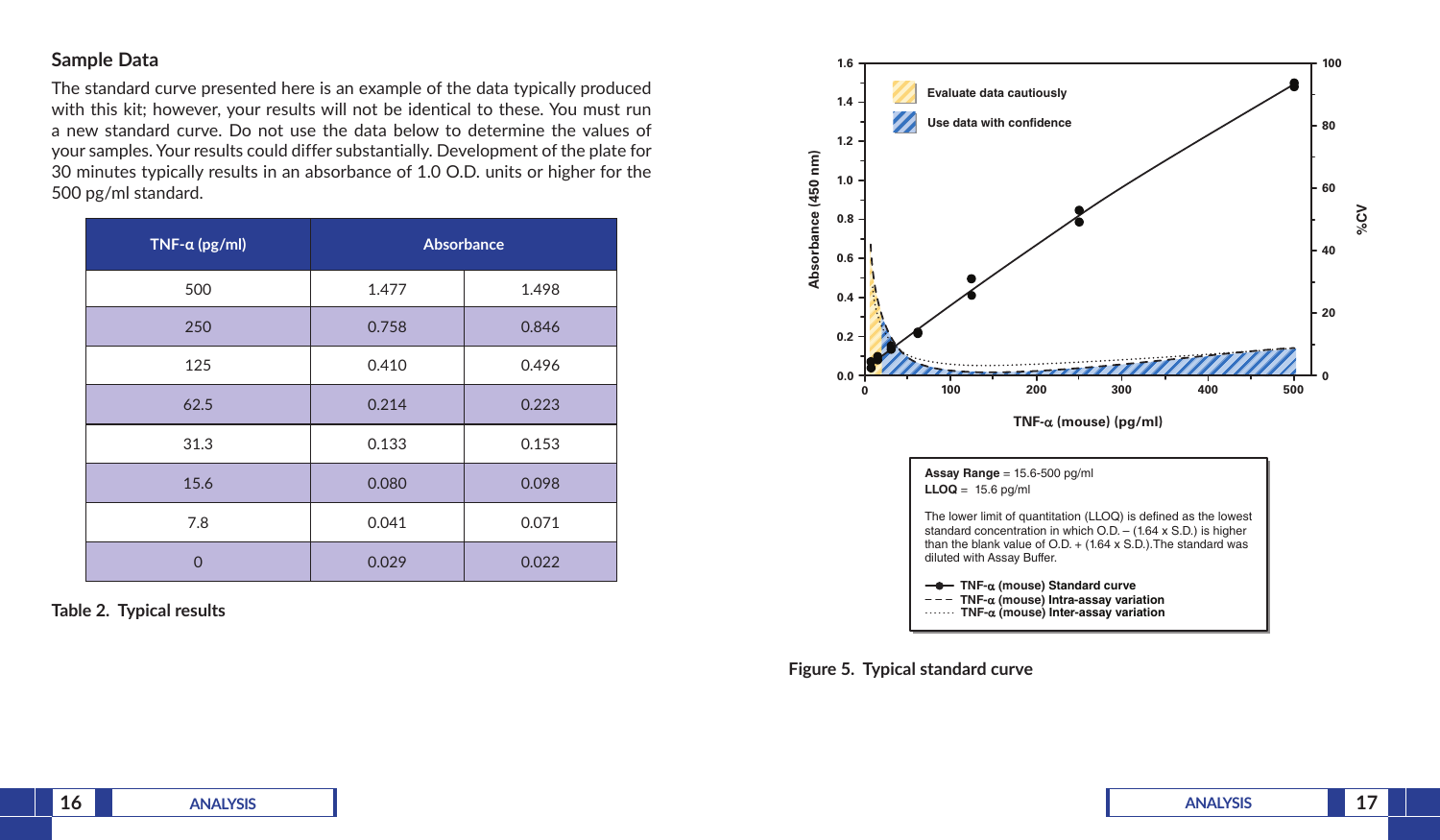#### **Precision:**

The intra- and inter-assay CVs have been determined at multiple points on the standard curve. These data are summarized in the graph on page 17.

| $TNF-a$ (pg/ml) | %CV*<br>Intra-assay variation | %CV*<br>Inter-assay variation |
|-----------------|-------------------------------|-------------------------------|
| 500             | 3.44                          | 3.67                          |
| 250             | 5.23                          | 9.73                          |
| 125             | 11.56                         | 5.87                          |
| 62.5            | 3.20                          | 6.51                          |
| 31.3            | 6.14                          | 8.74                          |
| 15.6            | 16.43                         | 8.56                          |
| 7.8             |                               |                               |

#### **Table 3. Intra- and inter-assay variation**

\*%CV represents the variation in concentration (not absorbance) as determined using a reference standard curve.

†Outside of the recommended usable range of the assay.

| $TNF-a (pg/ml)$ | Mean of O.D. | <b>Standard Deviation (S.D.)</b> | $O.D. - (1.64 \times S.D.)$ |
|-----------------|--------------|----------------------------------|-----------------------------|
| 500             | 1.461        | 0.054                            | 1.371                       |
| 250             | 0.769        | 0.035                            | 0.712                       |
| 125             | 0.401        | 0.035                            | 0.343                       |
| 62.5            | 0.229        | 0.009                            | 0.215                       |
| 31.3            | 0.145        | 0.007                            | 0.134                       |
| 15.6            | 0.081        | 0.009                            | 0.067                       |
| 7.8             | 0.047        | 0.009                            | 0.033                       |
| ∩               | 0.028        | 0.011                            | 0.046                       |

#### $*$ O.D. + (1.64 x S.D.)

#### **Table 4. Determination of LLOQ**

The lower limit of quantitation (LLOQ) is defined as the lowest standard concentration in which O.D. - (1.64 x S.D.) is higher than the blank value of O.D. + (1.64 x S.D.). The LLOQ is 15.6 pg/ml.

#### **Cross Reactivity:**

| Compound            | <b>Cross Reactivity</b> |
|---------------------|-------------------------|
| Mouse $TNF-a$       | 100%                    |
| Rat TNF- $\alpha$   | $< 0.01\%$              |
| Human TNF- $\alpha$ | $0.01\%$                |

**Table 5. Cross Reactivity of the TNF-α ELISA**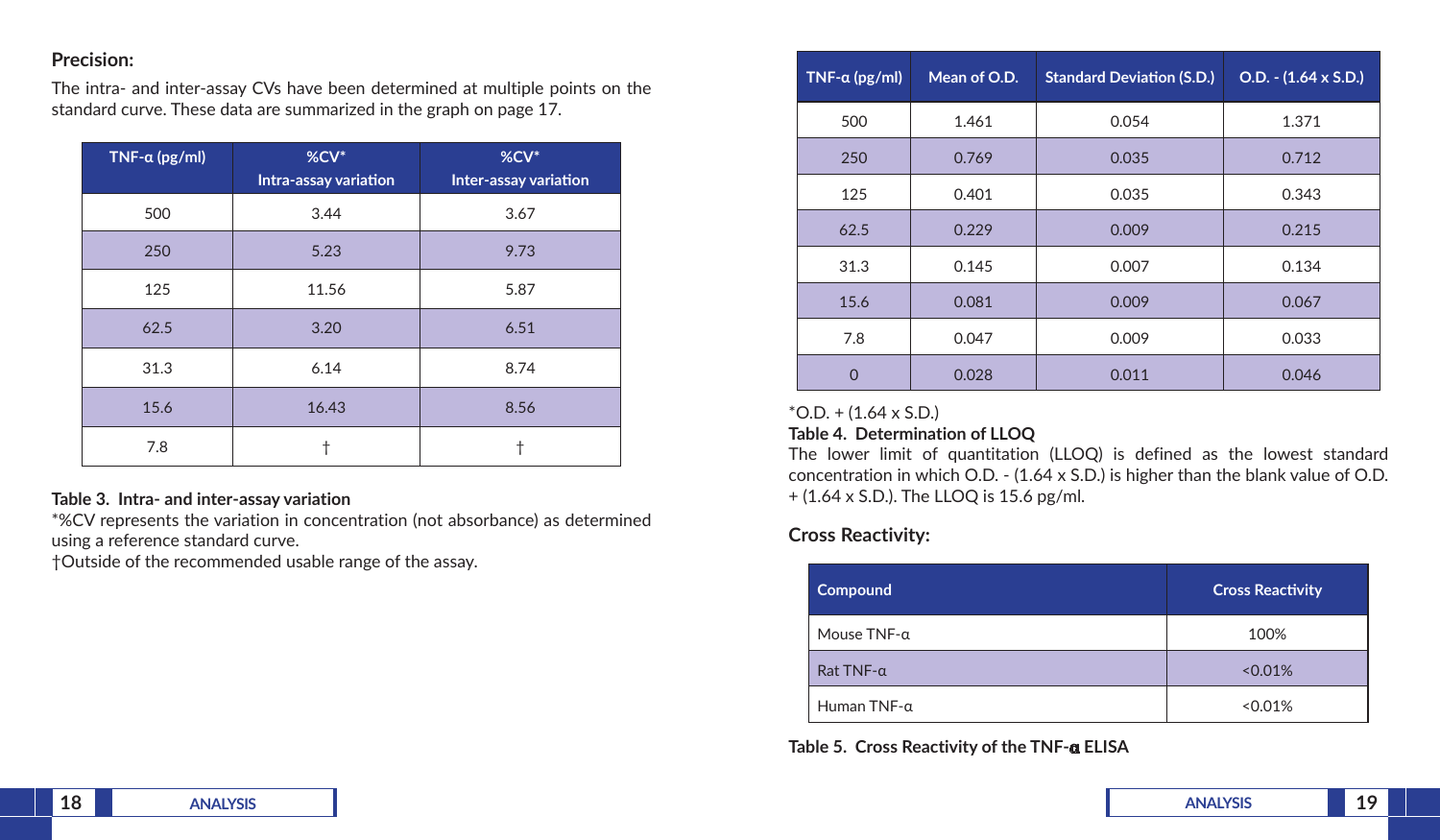### **RESOURCES**

## **Troubleshooting**

| <b>Problem</b>                                                                                                   | <b>Possible Causes</b>                                                                                          | <b>Recommended Solutions</b>                                                                                                                 |  |
|------------------------------------------------------------------------------------------------------------------|-----------------------------------------------------------------------------------------------------------------|----------------------------------------------------------------------------------------------------------------------------------------------|--|
| Erratic values; dispersion<br>of duplicates                                                                      | A. Trace organic<br>contaminants in the<br>water source<br>B. Poor pipetting/technique                          | A. Replace activated<br>carbon filter or change<br>source of UltraPure<br>water                                                              |  |
| Poor development (low<br>signal) of standard curve                                                               | A. Standard was diluted<br>incorrectly<br>B. Plate requires more<br>development time<br>C. Standard is degraded | A. Perform assay again<br>using correct standard<br>dilutions<br>B. Repeat assay with<br>longer development<br>time<br>Obtain a new standard |  |
| Analyses of two dilutions<br>of a biological sample do<br>not agree ( <i>i.e.</i> , more than<br>20% difference) | Matrix for samples and<br>standards are different                                                               | Use same matrix for all<br>samples and standards                                                                                             |  |
| Sample concentrations<br>appear inconsistent with<br>literature values                                           | Matrix for samples and<br>standards are different                                                               | Use same matrix for all<br>samples and standards                                                                                             |  |

### **References**

- 1. Vassalli, P. The pathophysiology of tumor necrosis factors. *Annu. Rev. Immunol.* **10**, 411-452 (1992).
- 2. Pober, J.S., Lapierre, L.A., Stolpen, A.H., *et al.* Activation of cultured human endothelial cells by recombinant lymphotoxin: Comparison with tumor necrosis factor and interleukin 1 species. *J. Immunol.* **138**, 3319-3324 (1987).
- 3. Broudy, V.C., Harlan, J.M., and Adamson, J.W. Disparate effects of tumor necrosis factor-α/cachectin and tumor necrosis factor-β/lymphotoxin on hematopoietic growth factor production and neutrophil adhesion molecule expression by cultured human endothelial cells. *J. Immunol.* **138**, 4298-4302 (1987).
- 4. Beutler, B., Greenwald, D., Hulmes, J.D., *et al.* Identity of tumor necrosis factor and the macrophage-secreted factor cachectin. *Nature* **316**, 552-554 (1985).
- 5. Tracey, K.J., Beutler, B., Lowry, S.F., *et al.* Shock and tissue injury induced by recombinant human cachectin. *Science* **234**, 470-474 (1986).
- 6. Grassi, J., Roberge, C.J., Frobert, Y., *et al.* Determination of IL1α, IL1β and IL2 in biological media using specific enzyme immunometric assays. *Immunol. Rev.* **119**, 125-142 (1991).
- 7. Maxey, K.M., Maddipati, K.R., and Birkmeier, J. Interference in enzyme immunoassays. *J. Clin. Immunoassay* **15**, 116-120 (1992).